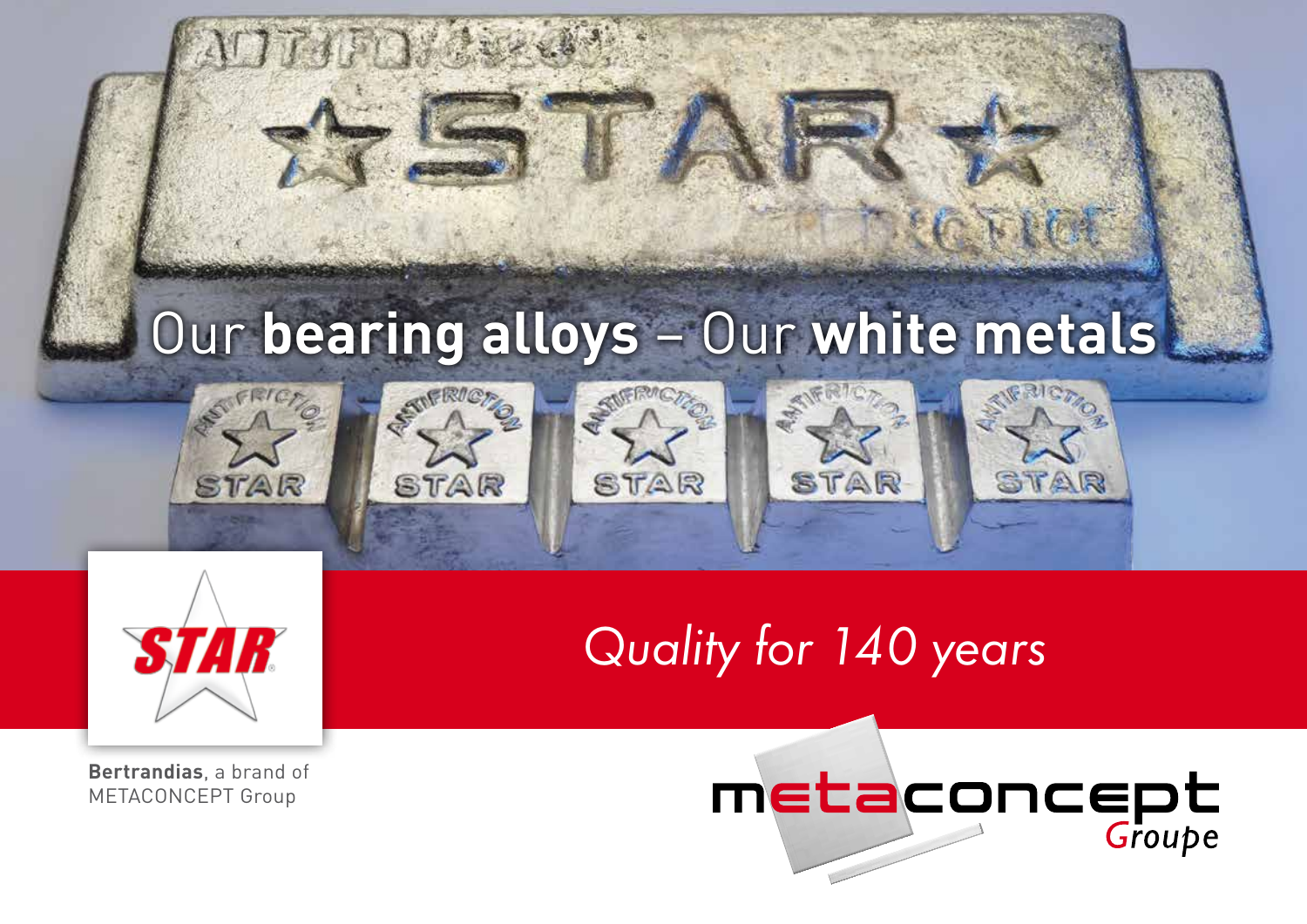





# The integration of the Bertrandias activities within METACONCEPT Group

## - That's **the pledge to benefit from**:

- Business continuity of the service
- Flexibility of a family-owned company
- Manufacturing on request
- An unequalled trade knowledge based on an exhaustive bibliography
- High quality products
- Very fast delivery time
- Large available stock
- Professional and dedicated staff

## - That's the **choice of trust** and take advantage of:

- Our registered training center
- An all inclusive service inside our group and within our companies
- Advices and experiences adapted to any uses : bearings, babbitting, security,...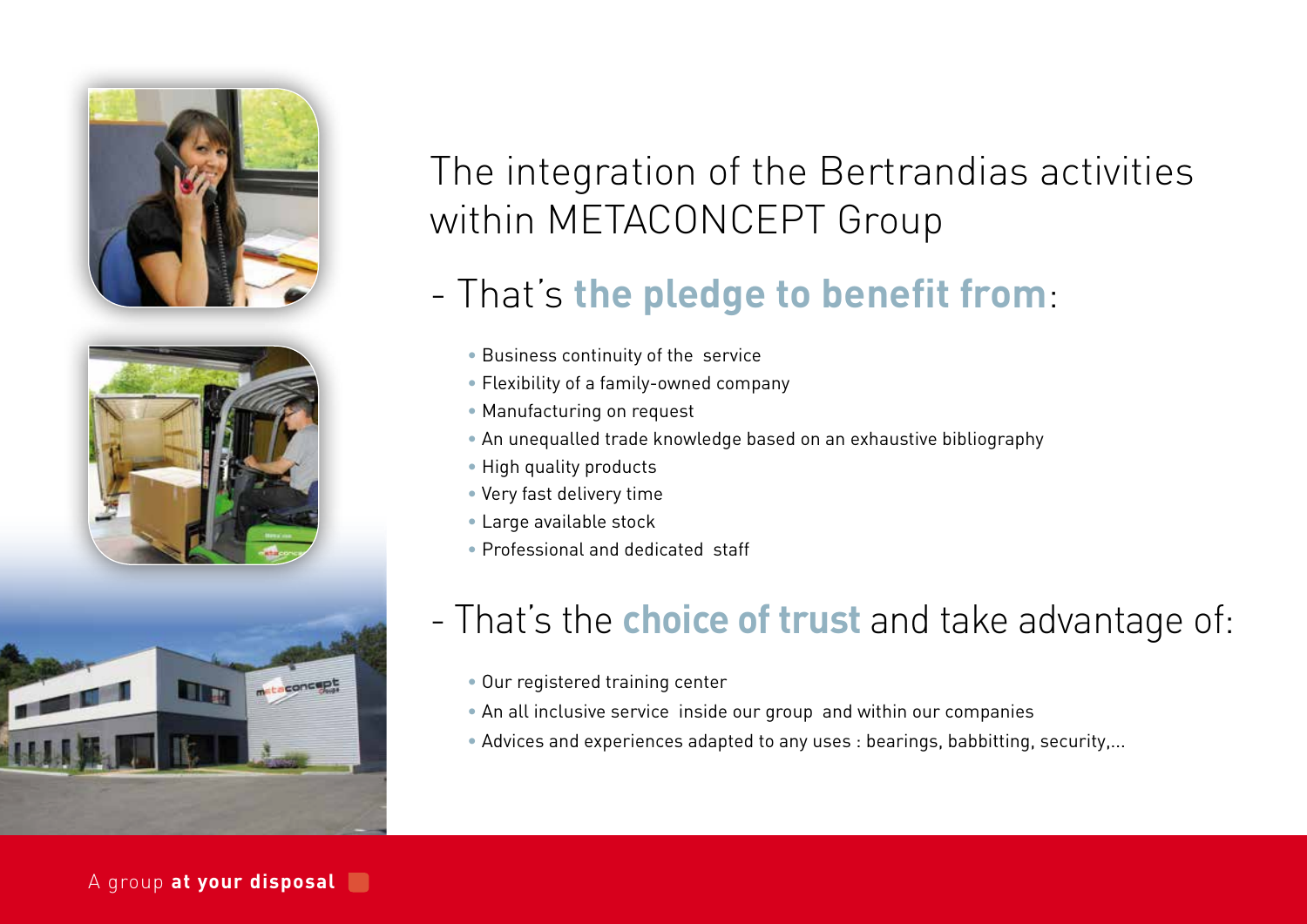### **Have you specified:**

- Kind of application?
- The load?
- The bearing dimensions?
- The shaft's rotation speed?

**WE'VE GOT THE SOLUTION!**



## A **wide range** adapted to all your applications:

### $\rightarrow$  STAR<sup>®</sup> ALLOYS

- Tin based
- Lead based
- Zinc containing

## $\rightarrow$  FTAMALLOY® PRODUCTS

- (for the process before lining)
- Fluxes
- Refractory anhydride cement
- Tinning powder and paints
- Accessories for casting

## 100 % guaranteed white metals:

> PRODUCTS MANUFACTURED with primary metals Without any addition of recovered alloys

### $\rightarrow$  THERMAL PROPERTIES

- Flowability
- Good dilatation factor
- Good conductibility

### $\rightarrow$  MECHANICAL PROPERTIES

- Hardness
- Elasticity
- Compressive and shear strength
- Resilience
- Impact resistance, friction resistance, corrosion resistance